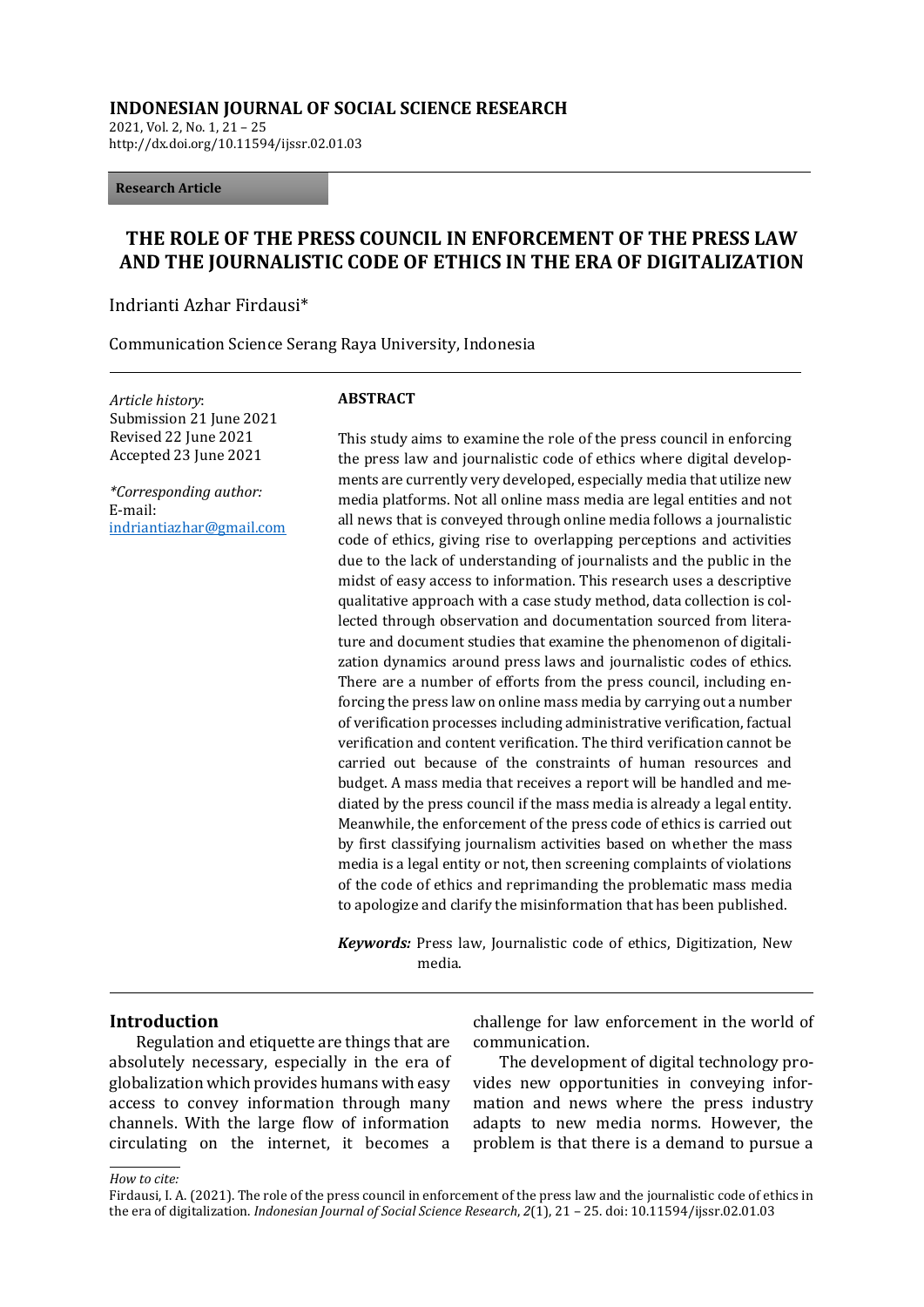digital platform algorithm score to reach more readers or viewers, often the problem arises from mainstream media or mainstream media that find themselves contradicting the journalistic code of ethics. When this is done repeatedly, the credibility of the mainstream media is questionable.

According to a 2019 press council survey, the conclusion is that people rely on online media or social media as the main source of information. Even to check the truth of information, online media ranks first, then television and then social media newspapers. The social media that is most trusted by the public is YouTube at 51.7% followed by Instagram, this survey shows an anomaly in Indonesian society where they believe more in mass media on the otherhand they also consume information through social media which can also be accessed easily. How the press council responds to this in an effort to enforce the journalistic code of ethics and the application of the press law, especially in the digital realm.

Not all information can ultimately be protected by the press council, while the forms of media are increasingly diverse and out of the box. So that violations of the code of ethics for journalism are increasingly diverse and the enforcement of the press law is increasingly absurd to implement.

According to a member of the press council for complaints and enforcement of the journalistic code of ethics, Arif Zulkifli, said that there were 600-800 reports related to violations of the code of ethics by the media, but some reports contained violations committed by cyber media, namely media that did not use paper but circulated in the cyber world. There are still many violations of the code of ethics committed by online mass media, for example there is a press conference then the journalist writes the entirety of the press release and does not confirm the parties concerned.

The phenomenon that occurs today is that everyone can become a journalist, for example leaving the house to see an accident, then documenting it and publishing it on social media, has become a journalist in a simple sense, but does not meet the criteria for journalistic activities because journalistic activities are based on

Law No. 40 of 1999, one of which is must be periodically and in accordance with the public interest.

According to Arif Zulkifli, the press council had received a complaint, which questioned the status of mainstream media on social media, which discussed news that had slanderous and slanderous forewords. Or another case, for example, a famous singer, call him Anji, who interviewed a doctor who claimed to be able to treat covid. In this case, the ethical element is important whether the public can trust the credibility of the interviewee specifically who is known to be wrong. If the youtuber posts shopping activities, of course it cannot be categorized as a journalistic activity because there is no element of public interest information.

The problem is that they do not meet the press requirements which carry corporal punishment, so they do not receive protection or mediation from the press council.

This study will discuss the role of the press council in enforcing the press law and journalistic code of ethics in the digitalization era with various changes in situations and conditions.

## **Method**

This study uses a qualitative methodology. Bogdan and Taylor define qualitative methodology as a research procedure that produces descriptive data in the form of written or spoken words from people and observable behavior (Moleong, 2009). Descriptive research is a study to find facts with the right interpretation, accurately describe the properties of some group or individual phenomena to determine the frequency of occurrence of a situation to minimize can and maximize reliability.

In this study, the researcher used a case study approach to explore qualitative data. A case study is a research strategy to carefully investigate a matter by collecting complete information using various data collection procedures. In addition, case studies are also conducted to gain in-depth understanding and analyze more intensively about an individual, group or situation. (Creswell, 2014). This intensive and in-depth case study research is aimed at obtaining a complete picture of the subject being studied with the scope of the research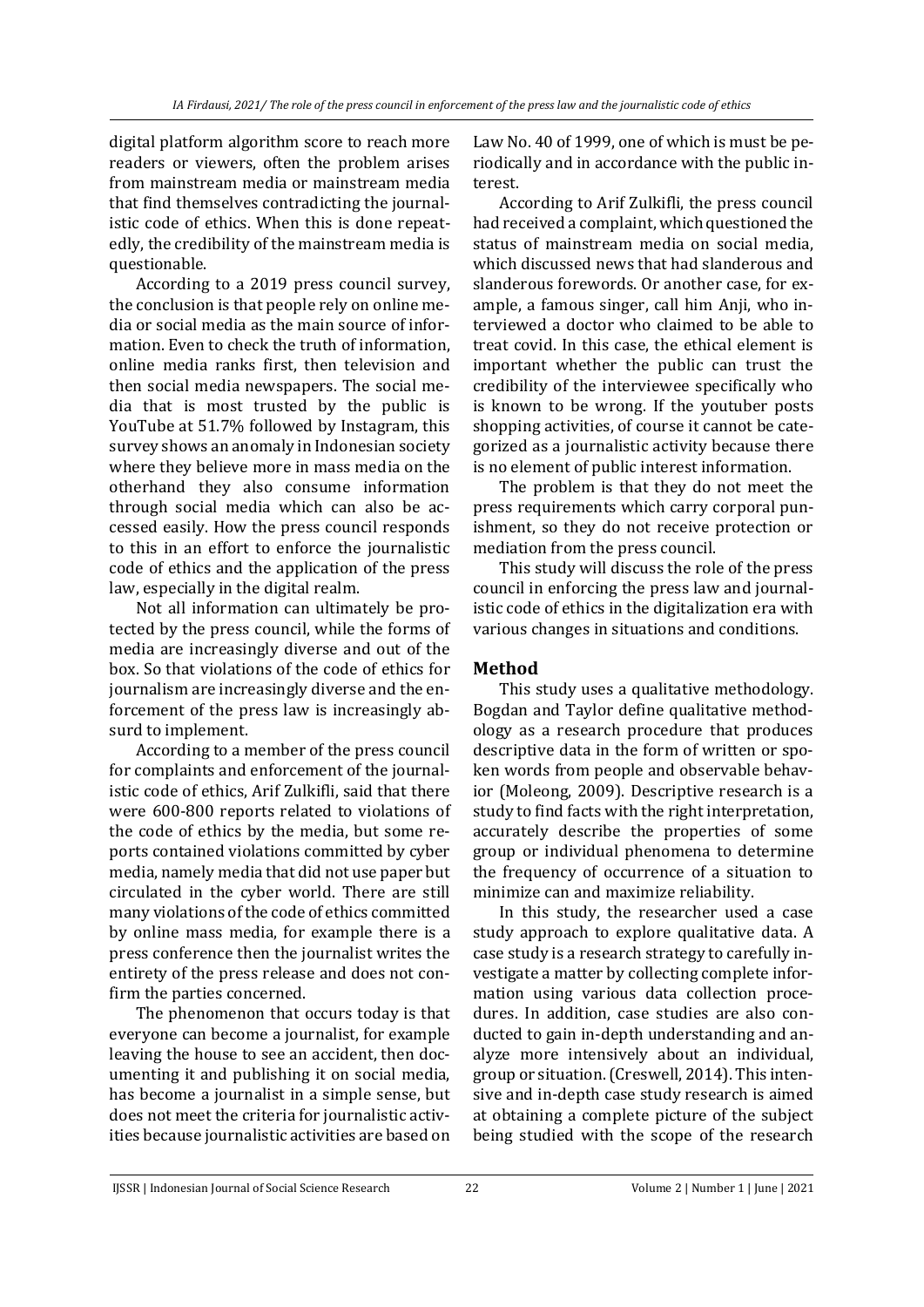covering the whole of life or only certain aspects.

### *Data collection technique*

*1. Observation*

Researchers used group observation techniques, namely observations made by a group of research teams on an issue that was raised to be the object of research (Bungin, 2007: 117).

*2. Documentation*

Documentation study is a way of collecting data through archives, including books on opinions, theories, arguments or laws and others related to research problems. The analytical technique used in this research is descriptive qualitative analysis. This data analysis technique describes, interprets and describes the data collected systemically and systematically. To present the data to make it more meaningful and easy to understand is to use interactive model analysis (Huberman, 1992:16).

## *New media*

New media is a term to describe the convergence of digital communication technologies that are computerized and connected to the network. Examples of media that represent new media, namely, the internet, television programs, films, magazines, books, newspapers, and other types of print media do not include new media.

According to Severin in Fachrudin (2019) argues that new media has characteristics, namely:

It has entered the digital era, which then allows the difference in media formats to be blurred as between print and electronic because both can be passed through the same channel.

## *Have interactive nature*

No longer recognize national boundaries. (Werner, 2008)

The emergence of new media is a transformation in the concept and relation between self (selfawareness/entity) and reality materialized through mechanical reproduction and symbolized through technology. (Fachrudin, 2019).

New media, especially the internet, created the idea of a personal newspaper (daily me) where the content was formulated based on individual tastes and desires realistically. The more this happens and can be applied to radio and television, the less mass media will provide a common base of knowledge and views. Some evidence in online news points to trends that are local but potentially global. At the same time there is evidence to suggest that at least in the news there is still an observable need for news reliability and the trust that some news sources and commentators have (Mcquail, 2011).

## **Results and Discussion**

In addition to the regulation of the organization of mass media, it is a law. The implementation of mass media also requires behavioral guidelines, on moral sanctions to regulate humans in interacting with media which has a complex aspect, namely in the form of ethics.

When the mass media is in a social context and consumed by the audience, then at that time the mass media are faced with ethical problems. Thus, it can be said that the mass media are basically not value-free.

The entire process of production, distribution and consumption of communication messages in mass media is the result of the interaction of actors, consumers, and distributors of communication. It is this interaction that inevitably places the communication process within the framework of human action. All forms of good human actions and bad actions are the main points of ethical problems.

In new media according to Mcquail (2014) there are characteristics to distinguish old media from new media from the user's perspective. Among them:

Interactivity as indicated by the ratio of response or initiative from the user's point of view to the source or sender's offering.

Social presence or sociability, experienced by users, means that personal contact with other people can be brought about by the use of media.

Media richness, the extent to which the media can bridge different frames of reference, reduce ambiguity, provide more guidance, involve more senses, and be more personal.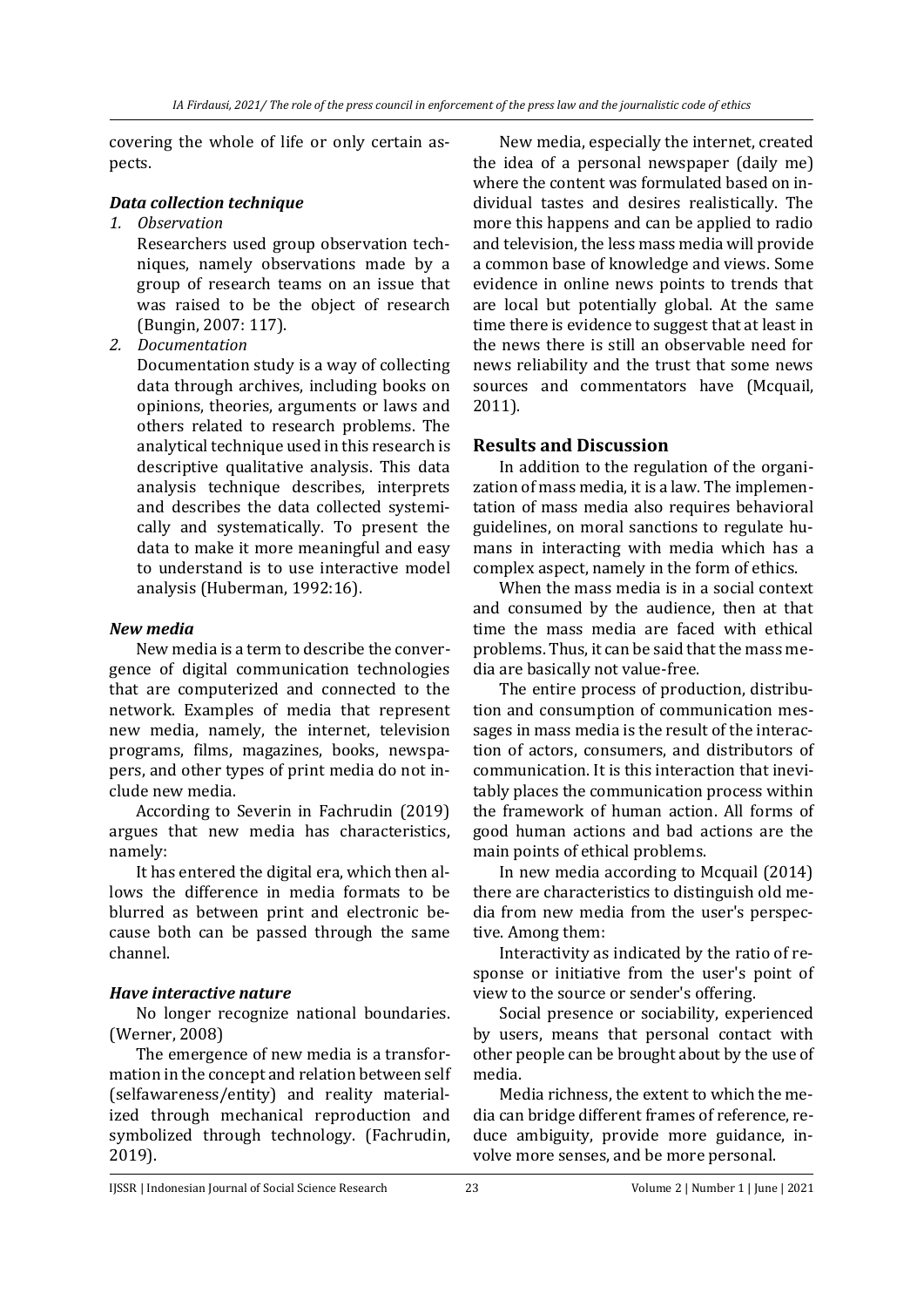Autonomy, the degree to which a user feels in control of content and use, independent of the source.

The element of play, use for entertainment and pleasure, as opposed to the nature of functions and tools.

Privacy, related to the use of certain media and/or content.

Personalization, the degree to which content and use are personal and unique.

In this case, the mass media that switched from old media to new media underwent a number of changes in their activities and forms of presentation.

The press in the press law number 40 of 1999 is a journalist who works in a media, where the media is a legal entity, clearly, carries out the activities or roles of the press and conveys information that reaches the masses. The limitation of the scope of the press is that it is a legal entity, for people who are active on the youtube channel as youtubers doing talk shows, diligently interviewing on IG stories (instagram), if they are not legal entities then they are questioned about their coverage by other organizations then they do not get protection from the press council.

Where the press law No. 40 guarantees that if there is a violation of the code of ethics committed by the mass media, the media does not receive a corporal punishment but gets an ethical penalty in which the media is asked to apologize or clarify. Meanwhile, if using the ITE Law and then processed by the police, they will receive corporal punishment.

We know that before the reformation, the fate of the press was in the hands of the government, which could do anything to the press, including banning mass media and arresting journalists who were in front of the government.

For this reason, in the formulation of the Press Law No. 40 of 1999, this concern was eliminated, where the press that violates the code of ethics only gets ethical punishment because the press has an important task, namely conveying information so that the public knows information, where in the 1945 law regulates the public has the right to get information. In practice there are still many journalists who violate the code of ethics in carrying out their journalistic duties, the simplest example of violating the press journalism code is to load a news story and then only appoint one source, even though one of the journalistic codes of ethics in confirming sources is cover both sides, meaning that journalists must confirm both sides. Parties with the aim of producing balanced information.

The press council categorizes four journalism practices in social media, including:

Mainstream media that are legal entities and have channels such as youtube, instagram, for example kompas.com, republica.com, tempo.com, where the social media channels used continue to return information that has been released on the main media through social media.

Journalists from mainstream media who have YouTube channels and create their own talk show programs. Confirming the relevant sources according to the theme based on the journalism code of ethics. The program can be protected by the press council because it is under the auspices of its parent mass media. For example, Budiman Purworejo from Kompas, if certain parties question the content of the program, they can still get protection from the press council.

People who were previously in the mainstream media then independently created social media channels. For example, Karni Ilyas, who was originally active on the ILC TV program, later has his own YouTube channel which is also followed by many followers. Kanal Karni Ilyas Law Club is not affiliated with TV One, so it raises concerns that if there are demands from certain parties, the press council cannot protect these activities.

Parties who are not journalists at all but carry out their duties as journalists, such as Deddy Corbuzier, Gita Wiryawan, who have personal YouTube channels that are followed by millions of followers, therefore they are called influencers. they conduct interviews with interesting, light and flexible content. However, the problem is that if there is a violation of the journalistic code of ethics or a violation of the press law, the press council cannot protect their activities, of course there is an opportunity to receive corporal punishment if it is proven that there is an error in practice.